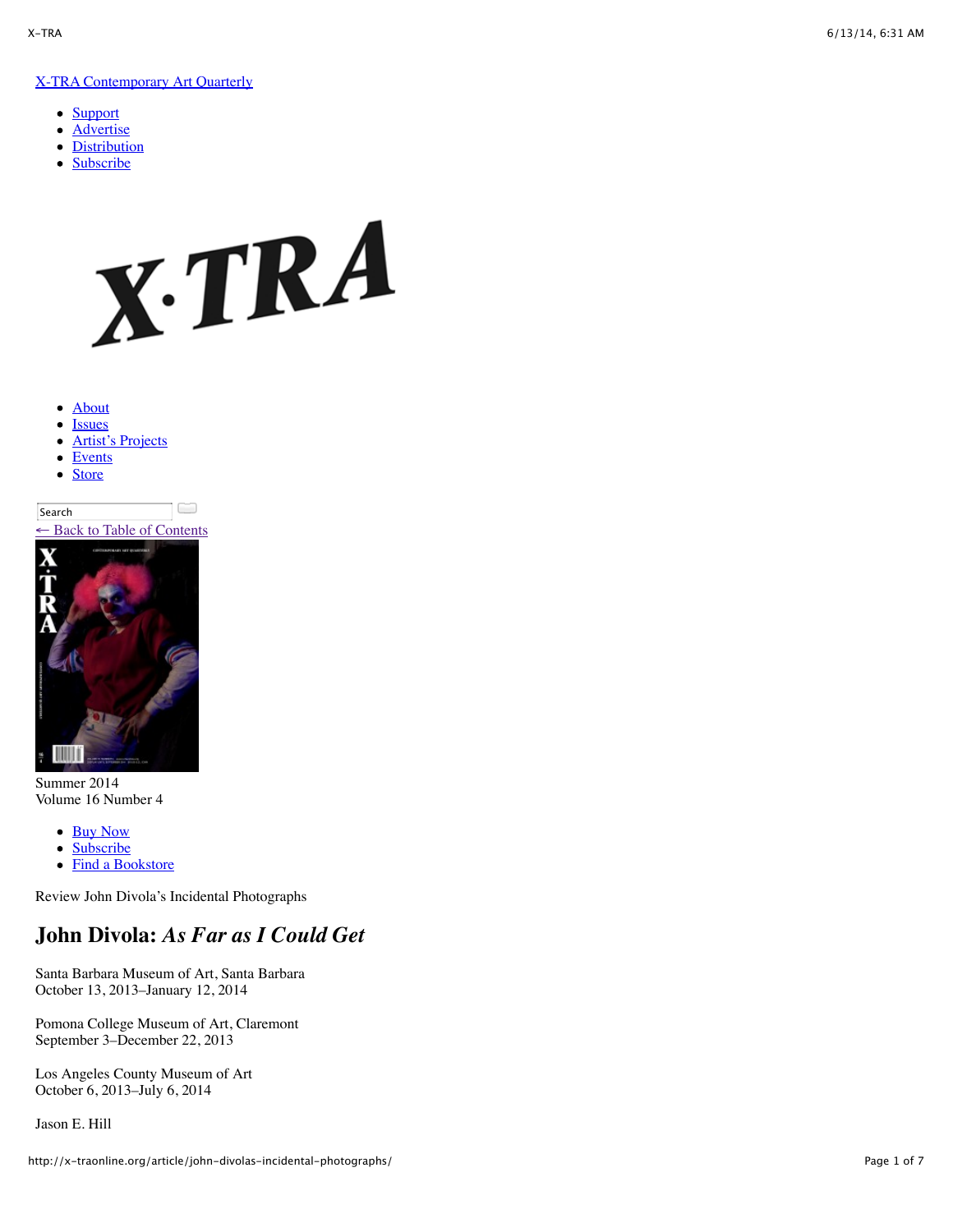John Divola's career is defined by an inquiry into incident and photography's astonishing yet inadequate aptitude in its precise description. An illustrative case can be found in the work for which his recent three-city Southern California survey was named, and whose long title contains within it one highly generative but seemingly insoluble contradiction. The title, *As Far as I Could Get, 10 Seconds, 12* 15 2010, 3:29 PM to 3:42 *PM PST, 34.166301, -166.033714* (2010), corresponds to a large panoramic color photograph of a tight, apparently isolated cluster of tall desert trees, into or through which a man can be found to almost disappear as he flees the camera's position. For this reprisal of a 1996 project (both versions were on view at Los Angeles County Museum of Art), Divola has set the self-timer of his digital camera to the once-conventional 10 second delay, triggered the shutter release, and bolted through the clearing in the small wood before him. It appears to be an elegant conceptual gesture: to make a photograph whose time is measured by its triggering subject's traceable movement away from the camera in space. But the title's attention to details and informational excess suggests that questions of photographic space and time might finally elude elegance. Just before concluding our reading with geo-coordinates situating the subject to about a meter's accuracy just east of the intersection of Diamond Bar Road and North Star Avenue in Twentynine Palms, careful readers of this long title are confronted with the difficult premise that this giant photograph registering the ten-second mark in the photographer's tree-ward dash sustained the full yawning stretch from 3:29 p.m. to 3:42 p.m.



John Divola, *As Far as I Could Get, 10 Seconds, 12\_15\_2010, 3:29 PM to 3:42 PM PST, 34.166301, -166.033714*, 2010. Pigment print; image and paper: 50 × 119 inches. Collection Dan and Jeanne Fauci. © John Divola.

Divola's direction of our attention toward incommensurable particulars here is pronounced, exhorting us to see a picture that is noisily folding several competing temporalities into a single, impossibly sharp photographic field. Omitted from the title but readily knowable from the exhibition catalog is the fact that Divola made this picture by outfitting his camera with a Gigapan rig.  $\frac{1}{2}$  Gigapan is a robotic mount, initially developed for NASA's Mars Rover, that enables telephoto-equipped digital cameras to produce dynamic, astonishingly high-resolution "gigapixel" panoramic views by digitally stitching together into a single coherent picture hundreds of individual, perfectly calibrated, and information-rich exposures, each taken in a preprogrammed sequence tracing a grid. In the present case, the process absorbed thirteen minutes. What *As Far As I Could Get, 10 Seconds* therefore presents is not a snapshot in any traditional sense, such as might trap an instant (or whatever duration such an instant might contain) as in amber, but rather many dozens or more of these instants accumulated over nearly a quarter of an hour, with one instant in particular bracketed to mark the photographer's own manual intervention *in media res* into and documented retreat from the otherwise automated

proceedings.[2](http://x-traonline.org/article/john-divolas-incidental-photographs/#footnote-2) Insofar as the film theorist André Bazin might argue that "photography is a feeble technique in the sense that its instantaneity compels it to capture time only piecemeal,"<sup>[3](http://x-traonline.org/article/john-divolas-incidental-photographs/#footnote-3)</sup> Divola's gesture is in important ways cinematic: a photographic registration of passing time, and an edited one to boot (if only "in camera"). But *As Far as I Could Get, 10 Seconds* is in the end every bit a photograph, containing within it the kind of trapped incident—Divola's own frozen dash from his space-age Gigapan rig—that only the instantaneous snapshot seems equipped to record. (As early panoramic photography, with its multiple, panning exposures printed adjacently on a single sheet of paper, makes plain, a single contiguous photographic field has always potentially contained many distinct instants within it. But where and to what extent has that very anachronism been the photographer's sitting subject?) Real pressure then is being applied to the limits of just what kind of time this medium is prepared to engage. That this pressure issues in part from the sharp marshaling of new novelties in the medium's ever-expanding toolbox does nothing to disqualify the picture from membership in the club of things photographic. What it does do is expand the parameters of photographic possibility. Divola effectively disturbs an inherited and prescriptive set of laws such as we might associate with its more esteemed ontologists in order to take into account all at once a flash, ten seconds, fifteen minutes, even fourteen years—and in the present case, the period of looking will be unusually wellmatched to that of the exposure itself. "Projecting the diachronic onto the plane of the synchronic," as Victor Burgin describes the hybrid logic of the panorama, $\frac{4}{3}$  Divola has, in a sense, scooped out a very precise instant of mid-afternoon time from a very particular Southern California place and opened it out for us so that we might turn it in hand and see just how much it, as an instant, might or might not enfold.

This major picture establishes the terms for the survey in every conceivable way. Its image covers the catalog, and it was the first photograph I encountered at LACMA, preceding the small gallery where what was almost certainly the most visited (and also the most compelling) leg of the survey was installed. In ways that the catalog essays do not, *As Far as I Could Get, 10 Seconds* allusively asserts something like a unified thesis: Divola is a photographer troubling with the difficult question of photographic time, not in order to resolve it but rather to make more visible its very unresolvability, its resistance to ontological definition and constraint. Indeed, virtually all of the work in the show bears this out, and as often as not,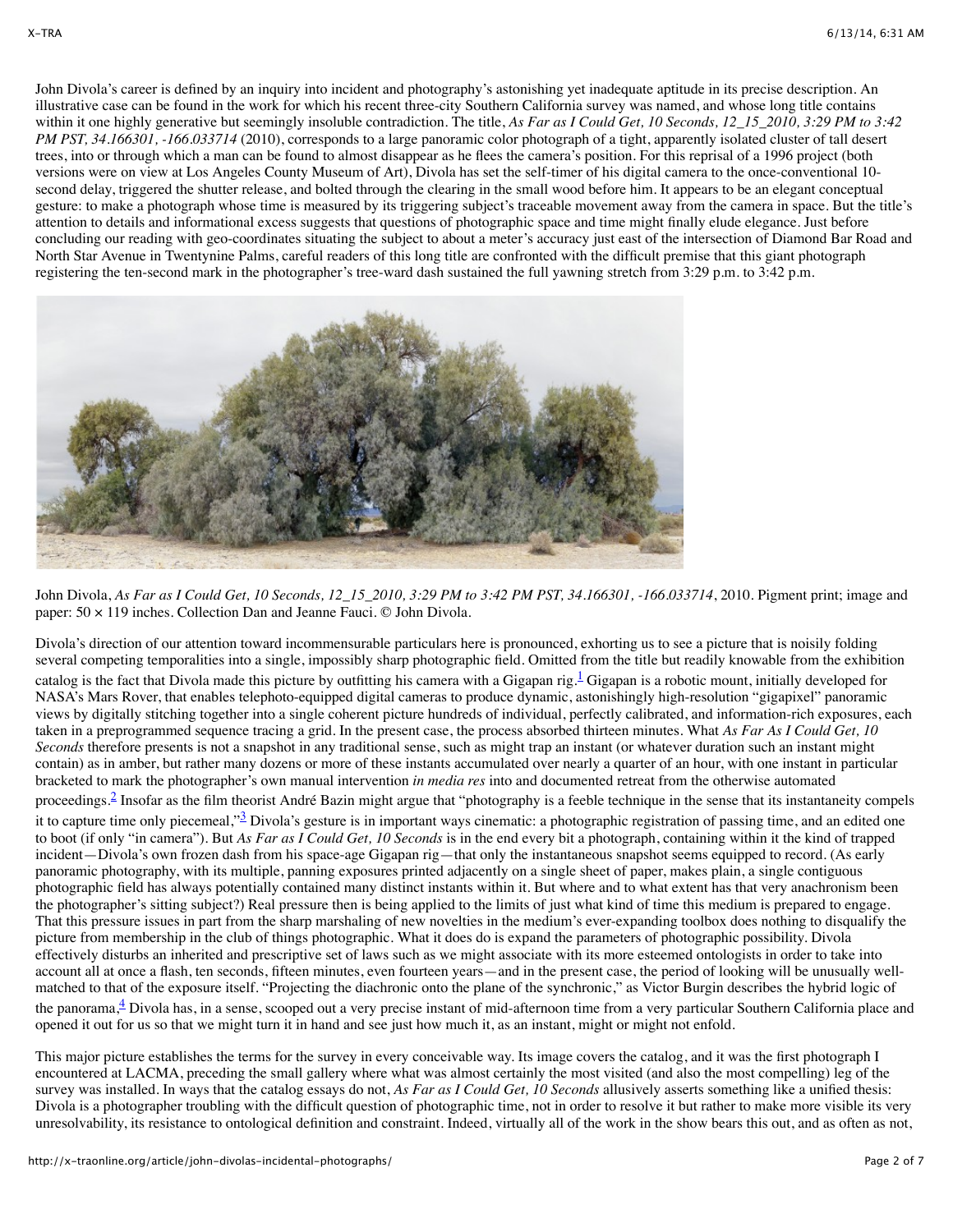familiar work comes to be recast with fresh insight by the light of the mural's opening gambit.



John Divola, *Artificial Nature [Catalogue p.66]*, 2002. Found gelatin silver print, 1959; 8 × 10 inches. Los Angeles County Museum of Art, purchased with funds provided by the Ralph M. Parsons Fund and the Photographic Arts Council. © John Divola.

Much of the best writing dedicated to Divola's work has taken up an analysis of the *Continuity* series, which he initiated in the mid-nineties, and which offered a vernacular appropriation by introducing its own subversive taxonomies into the Warner Brothers studio's classical age archive of continuity stills. Divola steals these photographs away from their instrumental function of suspending cinema's ever advancing narrative flux (lest a prop's accidental relocation otherwise go unnoticed during the cast and crew's lunch break) in order to locate the generic repetition alive in such thematic continuities as *Hallways, Mirrors*, and most famously, *Acts of Aggression*. [5](http://x-traonline.org/article/john-divolas-incidental-photographs/#footnote-5) These appropriated pictures would, in so bracketing this distinction between the functions of the forensic photograph and the storytelling motion picture, seem to reinforce the kind of Bazinian binary positing film as the domain of temporal flow and the photograph as bound by the instant.<sup>6</sup> But here at LACMA, the curators have offered a less familiar and more recent *Continuity* grouping, *Artificial Nature*, from 2002. *Artificial Nature*, which takes as its trope the sound stage's jungle or forest tableau, destabilizes this partitioning of temporal competencies. In still after still from this series, we encounter the blur of willful activity that is always the guarantee of the inhabitable *durée* of any photographic exposure. Whether in the form of a wandering stage decorator indifferent to the photographer's task because his spectral presence simply does not matter, or, more deliberately, the falling white cornflakes photographed to ensure that the intensity of the movie's snowstorm not be seen to change between takes, Divola's archival work has uncovered evidence of photographic instantaneity's superfluousness in its Hollywood application. The operational irrelevance, if not the impossibility, of photography's ostensible fight against time is here gently declared.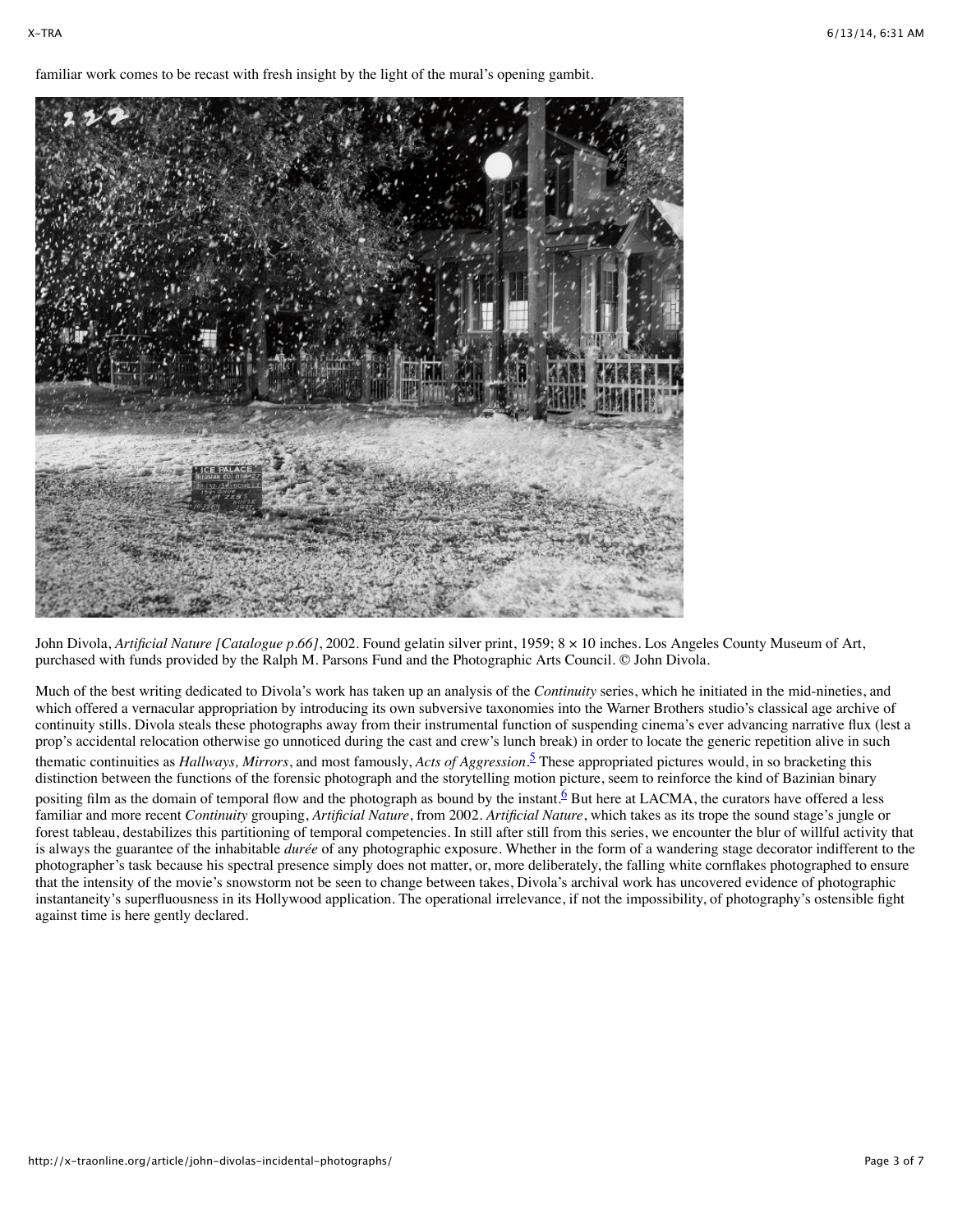

John Divola, *WX6276*, 1995. Gelatin silver on linen with custom walnut frame; image:  $20 \times 20$  inches. Courtesy of the artist. © John Divola.

A third body of work in the LACMA exhibition, *Seven Songbirds and a Rabbit* (1995), reveals Divola's pursuit of incident in its intractable temporal anchorage at its most compelling. For this series, Divola shifted his archival attention from Warner Brothers to the Keystone-Mast stereographic negative archive now housed at the University of California, Riverside, where he teaches. That archive, which promises "an encyclopedic view of world history and cultural diversity," consists of some 350,000 stereoscopic prints and negatives accumulated by the Keystone West View Company between 1892 and 1963.<sup>7</sup> The Keystone collection would seem to offer through the stereograph's illusion of perceptual depth some grasp on the encyclopedic whole in a perfect synthesis of spatial, thematic, and temporal plenitude. From within this dizzyingly comprehensive and taxonomized photographic field, Divola's own more partial and idiosyncratic inventory yielded the birds and hare that lend the series its name. Where he found them among the Keystone negatives, he photographed them, isolating his chosen detail and introducing a round didactic highlight within that newly circumscribed field to further focus his viewer's attention. Even with such a generous optical aid, the game is not always so quickly discovered. What most animates these pictures is their inferred exploitation of the virtually three-dimensional stereoscopic field as an emphatically spatial one where, as Oliver Wendell Holmes famously had it, "the scraggy branches of a tree in the foreground run out at us as if they would scratch our eyes out" and whose depths one must therefore navigate slowly in the discernment of such incident as Divola's fleet woodland creatures embody.<sup>8</sup> The pictures comprising *Seven Songbirds and a Rabbit* were printed on linen and framed in walnut, in order to call up the aesthetic of the nineteenth-century archive.<sup>9</sup> But to my mind, the fascination triggered by this series is squarely attributable to its evocation of a careful and slow hunt through the stereograph's virtual, ostensibly all-encompassing deep space, a hunt whose final quarry is the rather less ambitious singular, circumscribed incident trapped now in a flat photographic picture.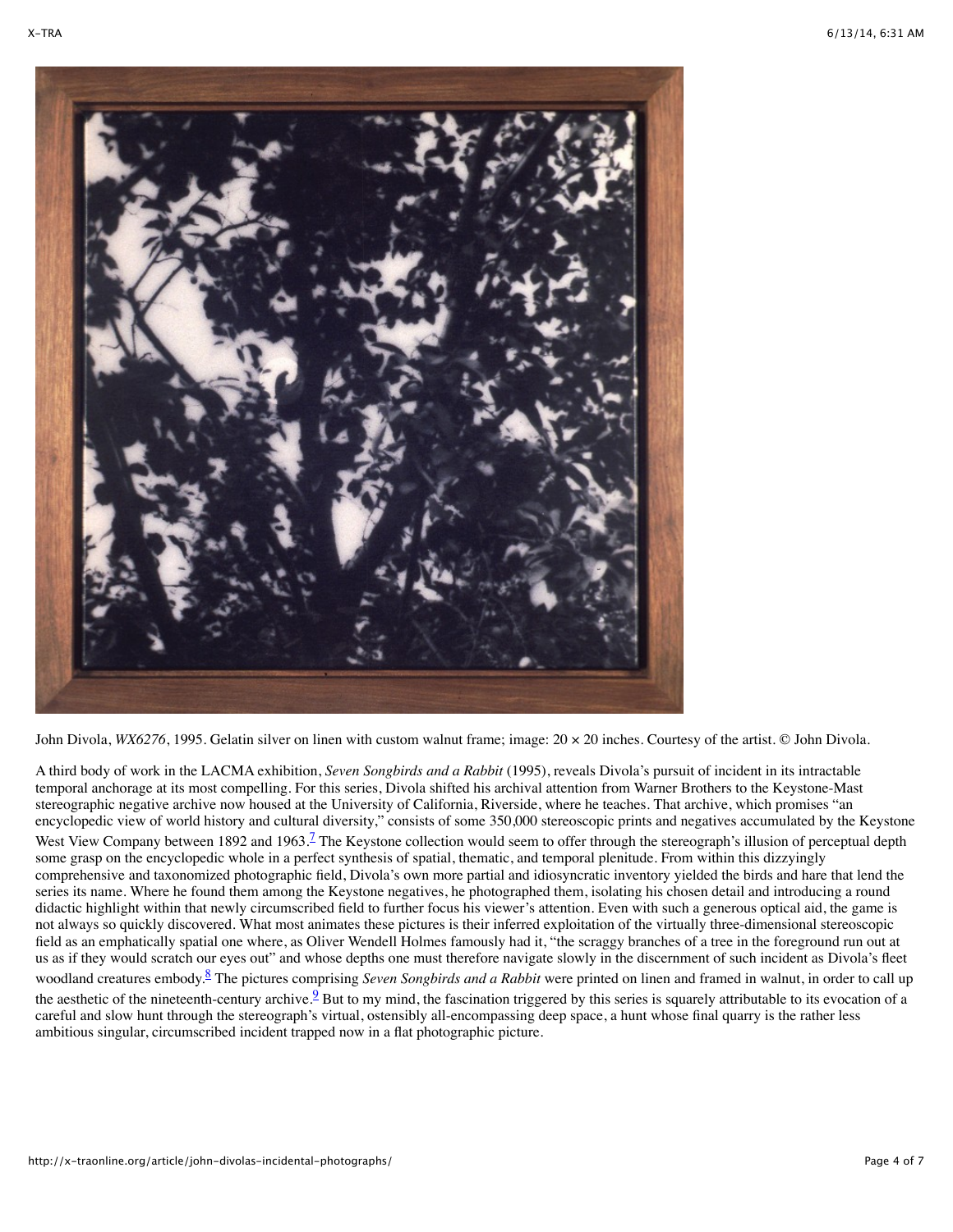

John Divola, *D26F13*, 1996–98. Inkjet print; image:  $40 \times 50$  inches, paper:  $44 \times 54$  inches. Courtesy of the artist. © John Divola.

It is difficult to look at Divola's series *Dogs Chasing My Car in the Desert* (1996–98), included in the show's Santa Barbara chapter, without some consideration of Eadweard Muybridge's nineteenth-century contribution to our reckoning with photography and time. Divola's pictures, taken almost carelessly from out his car's window, register the blurred pursuit of the desert dogs whose otherwise perfect peace his engine has disturbed. In discussing this series, Divola speaks of his own investment in movement and photography's unique gift for capturing "the imprint of circumstance," surely themes residing well within Muybridge's special wheelhouse.<sup>10</sup> But in interviews, Divola denies that this series was informed by that earlier California photographer's work, and I do believe that this makes an important kind of sense.<sup>11</sup> Muybridge's motion studies, despite all his bad-science shenanigans, were expressly motivated by a sense of photography's capacity to make the world more knowable by making what could not before be seen newly visible. Divola's program, while equally animated by photography's temporal potential, is driven more by the pleasures afforded by photographing at the horizon of that potential's very real and acknowledged epistemological limits. "The dog," Divola has said of these pictures, "will never catch a car, and a camera will never capture reality." $\frac{12}{12}$  $\frac{12}{12}$  $\frac{12}{12}$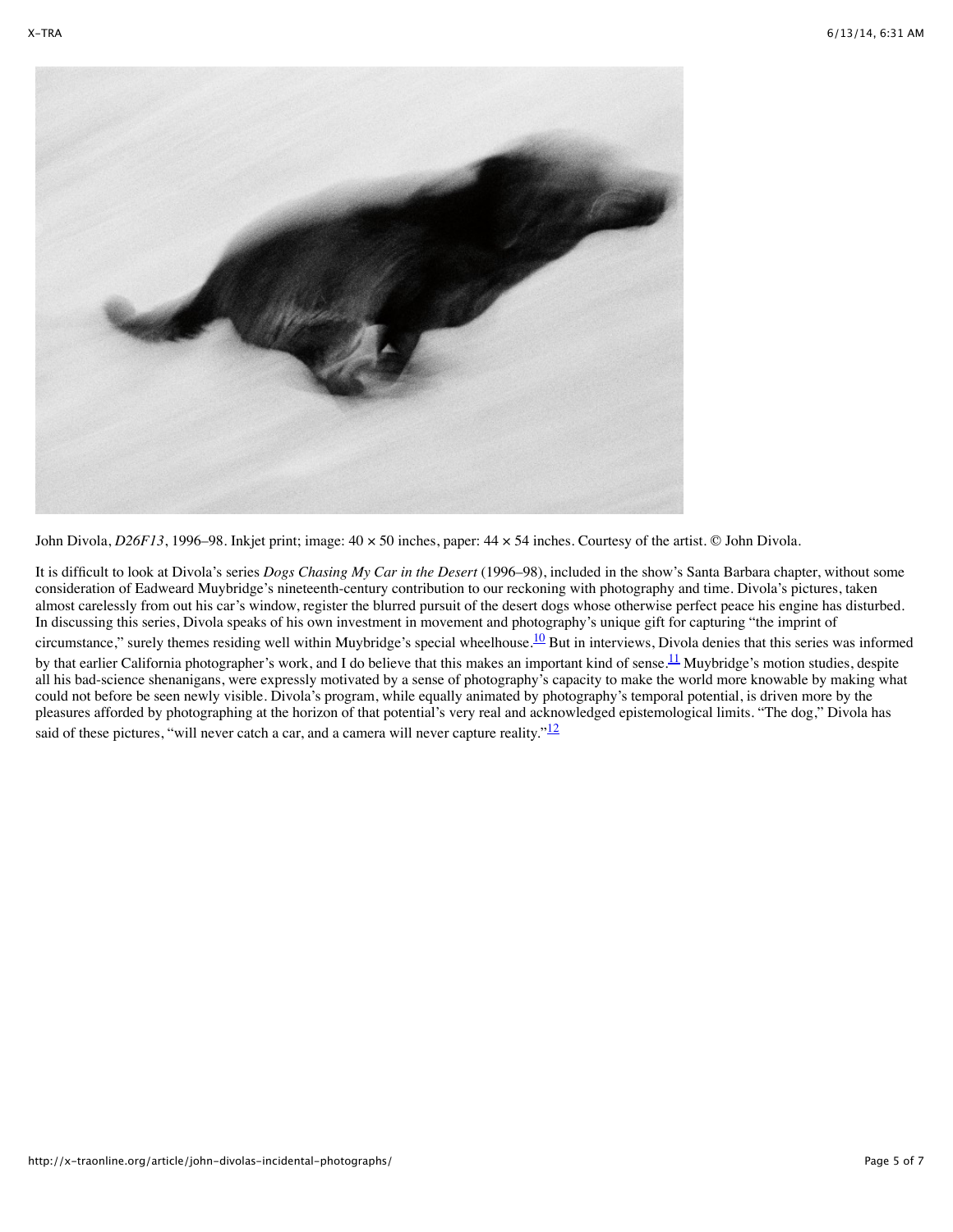

John Divola, *Zuma #70*, 1977. Pigment print on rag paper; image:  $21 \times 26$  inches, paper:  $24 \times 30$  inches. Courtesy the artist. © John Divola.

At the Pomona College Museum of Art, Divola's temporal conundrums were set into vivid color with a dedicated installation of the Zuma series. Made over two years in the late 1970s, the pictures document an abandoned and quite thoroughly wrecked Malibu beach house that had become a testing ground for vandals, drifters, and firefighters. The Zuma series revels in the house's chronicled collapse into ruin. The structures people devise, houses for instance, are shown to thrust a desperate kind of order onto things that are otherwise incomprehensibly slow and big. Here the sun and tide and shades of night and day are perversely apportioned by the window's frame. To whatever extent the Zuma pictures are a record of these incrementally slower and bigger things (a house, the ocean, the cosmos), they are also a record of Divola's own relatively quick and modest activity of spray-painted defacement, whose duration can be contained by the far tighter schedule of the term of the house's abandonment, if not a single visit. But it is finally that wretched tossed magazine (or is it some other catalog of the season's passing fashions?), trapped in flight by a burst flashbulb, that rescues the picture from the weight of Romantic allegory and confirms its better status as a "mere" snapshot, a camera's impression of a moment in time. *Zuma #70*, like *As Far as I Could Get, 10 Seconds*, is a hugely ambitious picture that is less about the big fish spatiotemporal reach of man's reason than about acknowledging the limits of photography's own marvelous but essentially measured corner of competence.

**Jason E. Hill** *is a 2014–15 Andrew W. Mellon Foundation Fellow at the New York Historical Society.*

## **Footnotes**

- 1. Britt Salveson, "Being and Photography," in Britt Salveson, Karen Sinsheimer, Kathleen Stewart Howe, and Simon Baker, *John Divola: As Far As I Could Get* (New York: Del Monico, 2013), 15.[↵](http://x-traonline.org/article/john-divolas-incidental-photographs/#refmark-1)
- 2. Indeed, as LACMA curatorial fellow Ryan Linkof recently explained to me, Divola "stopped the Gigapan *in medias res* when it got to the point in which he wanted to insert himself, set the timer, ran into the horizon, snapped the one frame, then returned to the camera and resumed the Gigapan's preset course." Interview with the author, January 29, 2014. The term "snapshot" contains many meanings. My usage here privileges its fragmenting temporal aspect, its status as an "abrupt artifact," as Thierry de Duve described it. See "Time Exposure and Snapshot: The Photograph as Paradox," *October 5* (Summer 1978): 113.[↵](http://x-traonline.org/article/john-divolas-incidental-photographs/#refmark-2)
- 3. André Bazin, *What Is Cinema?* (Berkeley: Univ. of California Press, 2005), 96.[↵](http://x-traonline.org/article/john-divolas-incidental-photographs/#refmark-3)
- 4. Victor Burgin, "The Time of the Panorama," in Alexander Streitberger, ed., *Situational Aesthetics: Selected Writings by Victor Burgin* (Leuven, Belgium: Leuven University Press, 2009), 303.[↵](http://x-traonline.org/article/john-divolas-incidental-photographs/#refmark-4)
- 5. See David Campany, "Who, What, Where, With What, Why, How, and When? The Forensic Rituals of John Divola," in *John Divola: Three*